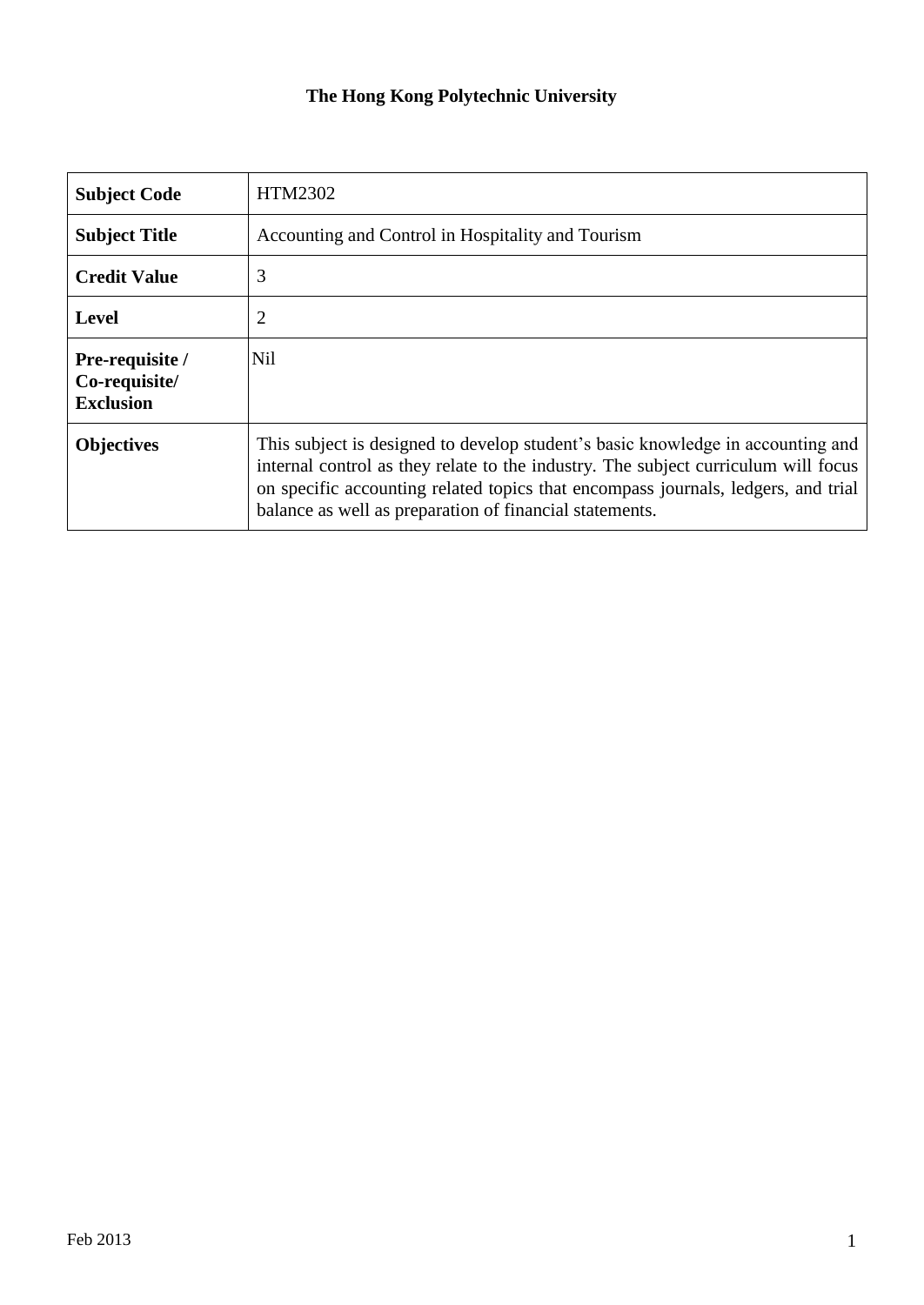| <b>Intended Learning</b><br><b>Outcomes</b> | Upon completion of the subject, students will be able to:                                                                                                                                                                                                                                                                                                                                                                                                                                                                                                                                                                                                                                                               |  |  |
|---------------------------------------------|-------------------------------------------------------------------------------------------------------------------------------------------------------------------------------------------------------------------------------------------------------------------------------------------------------------------------------------------------------------------------------------------------------------------------------------------------------------------------------------------------------------------------------------------------------------------------------------------------------------------------------------------------------------------------------------------------------------------------|--|--|
|                                             | <b>A. Professional Competence</b><br>Develop an overall understanding of accounting and internal control<br>$\bullet$<br>concepts and principles pertaining to hospitality and tourism firms.<br>Learn how to process accounting information as it relates to the<br>operation of hospitality and tourism business.<br>Apply accounting related knowledge while being able to prepare Income<br>(Profit and Loss) Statements, Balance Sheets, and Statement of Cash<br>Flow for hospitality and tourism organizations.<br>Examine and critique the validity of information, arguments, and<br>$\bullet$<br>different viewpoints, and reach a sound judgment on the basis of credible<br>evidence and logical reasoning. |  |  |
|                                             | <b>C. Effective Communicators</b><br>Communicate ideas and to connect and establish positive relationships<br>$\bullet$<br>with different people across a range of professional and personal<br>contexts.                                                                                                                                                                                                                                                                                                                                                                                                                                                                                                               |  |  |
|                                             | <b>D. Innovative Problem Solvers</b><br>Be interested and purposely engaged in activities to foster an<br>$\bullet$<br>understanding of local and international affairs and issues.<br>Identify, define, and resolve problems pertinent to their future<br>$\bullet$<br>professional practice or daily life.                                                                                                                                                                                                                                                                                                                                                                                                            |  |  |
|                                             | <b>F. Ethical Leaders</b><br>Acknowledge their responsibilities to the society and their own nation<br>and the need to behave ethically and morally, be willing to engage in<br>services/activities beneficial to the society.<br>Have a sensitivity and respect for cultural diversity.                                                                                                                                                                                                                                                                                                                                                                                                                                |  |  |